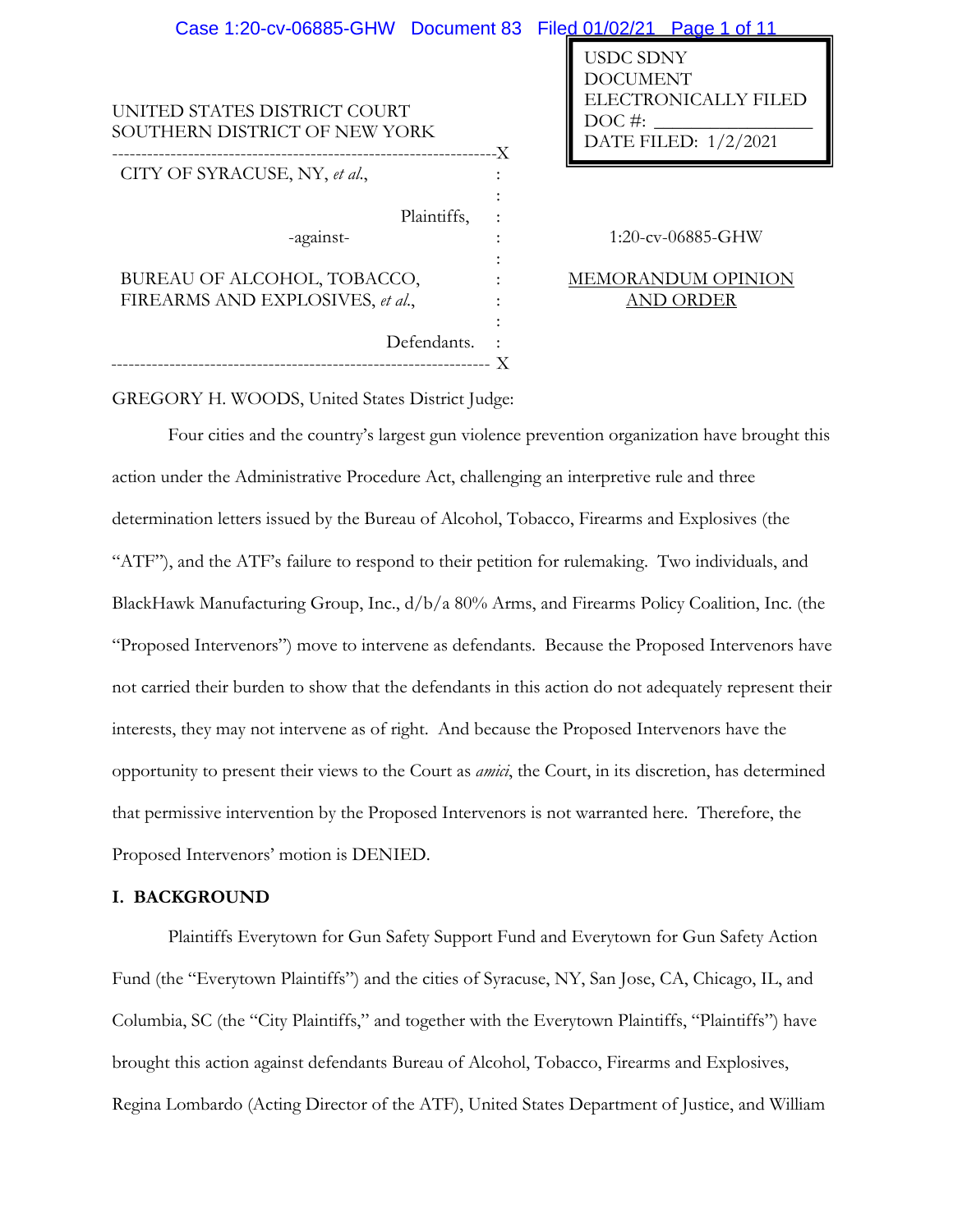## Case 1:20-cv-06885-GHW Document 83 Filed 01/02/21 Page 2 of 11

Barr ("Defendants"). The Everytown Plaintiffs, a nonprofit membership corporation and its education, research, and litigation arm, constitute the country's largest gun violence prevention organization. Dkt. No. 11, Compl., ¶¶ 41-42. The City Defendants are four major cities that have been impacted by gun violence, and specifically, gun violence involving the use of "ghost guns," which do not have a serial number or other identifying markings and are untraceable. *Id*. ¶¶ 1, 11 23-38.

This case arises out of Defendants' interpretation and enforcement of the Gun Control Act (the "GCA"). Plaintiffs allege Defendants have failed to apply the clear terms of the GCA in determining what constitutes a "firearm" under federal law, and therefore, what items can be regulated under that Act. *Id*. ¶¶ 3-7. Specifically, Plaintiffs argue that the terms of the GCA clearly define regulated "firearms" as both operable weapons and the core building blocks of those weapons, such as unfinished frames and receivers, if they are designed to be or may readily be converted into operable weapons. *Id*. ¶ 3, 63 (citing 18 U.S.C. § 921(a)(3)). Plaintiffs allege that using a gun-building kit containing these items, purchasers can assemble a "ghost gun" within a few hours. *Id*. ¶¶ 10-11. Because such kits are not regulated under the ATF's interpretation of the GCA and do not require a background check, they are available to individuals who would otherwise be ineligible to purchase firearms. *Id*. ¶¶ 9, 134.

In 2015, the ATF promulgated an interpretive rule distinguishing a firearm from an unregulated frame or receiver based on a solidity test, and in 2015 and 2017, issued three determination letters to that effect to a gun-building kit supplier, Polymer80, which features the letters on its websites as proof of the legality of selling gun-building kits. *Id*. ¶¶ 82-87, 108-118, 168-198; *see id*. ¶¶ 78-81, 88-92. Plaintiffs argue that because ATF has excluded unfinished frames and receivers from the definition of regulated firearms under the GCA, companies like Polymer80 are permitted to sell gun-building kits nationwide without regulation. *See id*. ¶¶ 9, 93, 97-107. On December 11, 2019, the Everytown Plaintiffs submitted a petition for rulemaking asking Defendants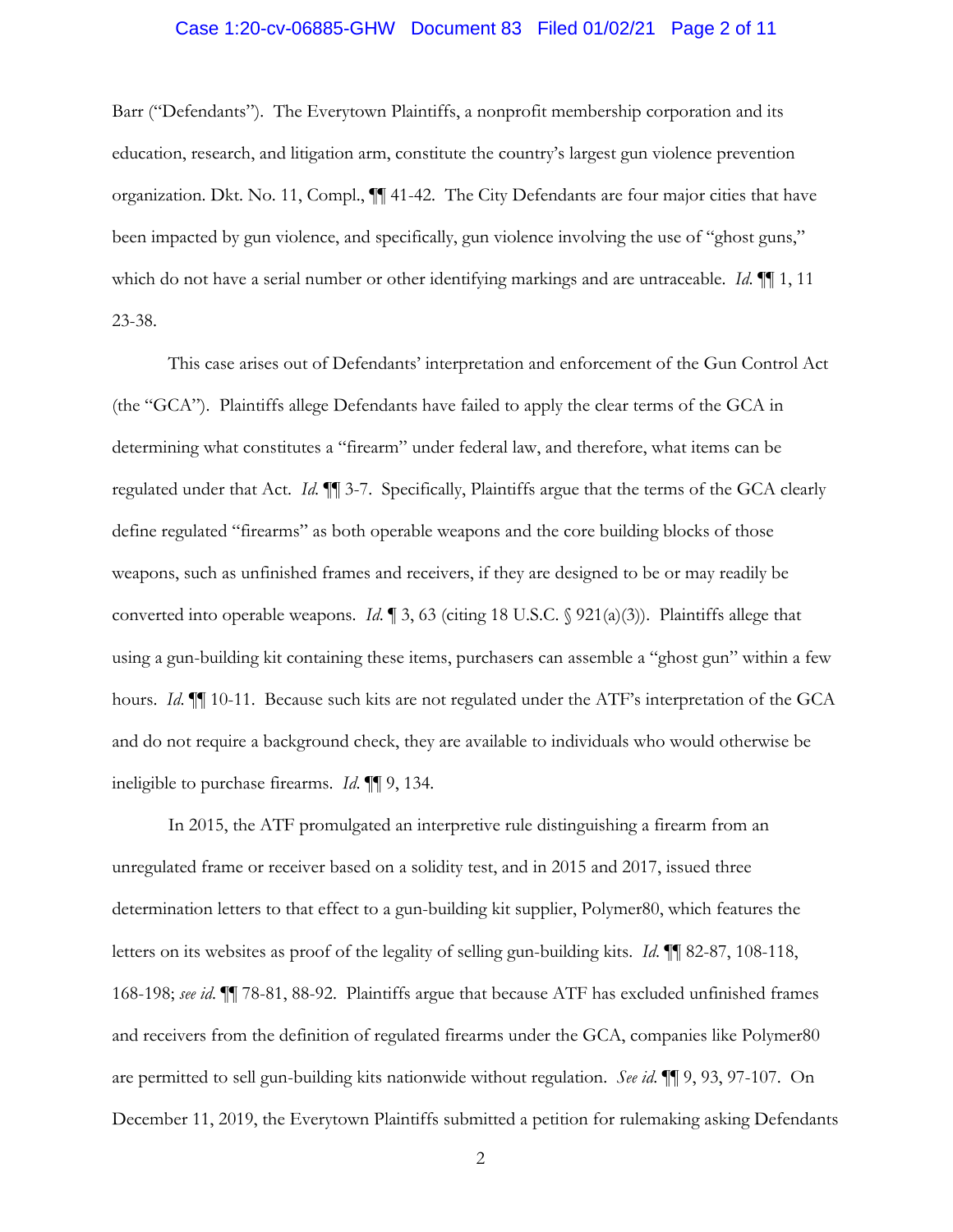## Case 1:20-cv-06885-GHW Document 83 Filed 01/02/21 Page 3 of 11

to recognize that unfinished frames and receivers used to make ghost guns qualify as "firearms" under federal law and should be regulated as such. *Id.* **[1**] 148-149, 152. The petition was subsequently joined by the City Plaintiffs. *Id*. ¶¶ 163-166. At the time this action was filed, Defendants had not responded to the petition, other than to confirm receipt. *Id*. ¶¶ 161, 167.

Plaintiffs have requested that the Court set aside as arbitrary, capricious, and contrary to law the 2015 interpretive rule memorializing the ATF's interpretation of the GCA, and the three determination letters issued by the ATF in 2015 and 2017 to Polymer80. *Id*. at 45-49. Plaintiffs also seek relief for Defendants' delay in failing to respond to their petition for rulemaking. *Id*. at 49-50. The parties are in the process of briefing their respective motions for summary judgment. *See* Dkt. Nos. 35, 55, 61-64. The Court has received and granted four requests for leave to file amicus briefs. *See* Dkt. Nos. 71-74, 76.

On November 12, 2020, the Proposed Intervenors moved to intervene in this case. Dkt Nos. 43-48. The Proposed Intervenors are individuals Zachary Fort and Frederick Barton, BlackHawk Manufacturing Group, Inc., d/b/a 80% Arms, a producer and retailer of unfinished frames and receivers, and Firearms Policy Coalition, Inc. ("FPC"), a nonprofit organization that owns and possesses unfinished frames and receivers and has members with a purported interest in the litigation. Dkt. No. 44, Memorandum in Support of Proposed Intervenors' Motion to Intervene ("Memo.") at 2-3. Plaintiffs opposed the motion, Dkt No. 58 ("Opp."), and the Proposed Intervenors replied, Dkt No. 65 ("Reply").

# **II. DISCUSSION**

The Second Circuit has "explained that intervention is a procedural device that attempts to accommodate two competing policies[.]" *Floyd v. City of N.Y.*, 770 F.3d 1051, 1057 (2d Cir. 2014) (per curiam) (quotation and brackets omitted). "[O]n the one hand," intervention is designed to permit courts to "efficiently administ[er] legal disputes by resolving all related issues in one lawsuit[.]" *Id.* (quotation omitted). "[O]n the other hand," permitting parties to intervene willy-nilly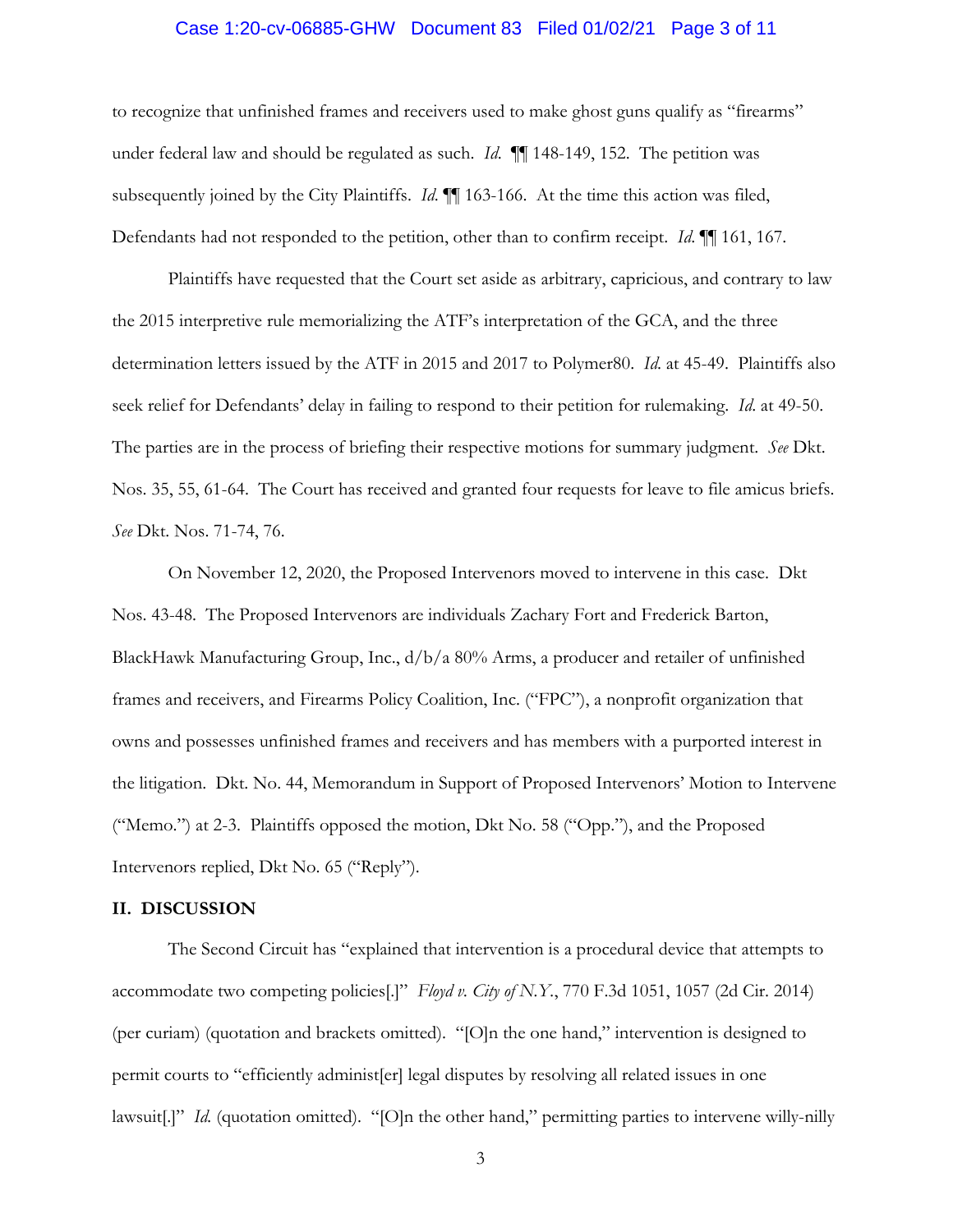#### Case 1:20-cv-06885-GHW Document 83 Filed 01/02/21 Page 4 of 11

makes lawsuits "unnecessarily complex, unwieldy or prolonged." *Id.* (quotation omitted). The Circuit has repeatedly emphasized the "fact-intensive nature" of this inquiry. *Id.*; *see also United States v. Pitney Bowes, Inc.*, 25 F.3d 66, 69 (2d Cir. 1994).

#### **A. Intervention as of Right**

Federal Rule of Civil Procedure 24(a) provides for intervention as of right  $\dots$  [:] "On timely motion, the court must permit anyone to intervene who claims an interest relating to the property or transaction that is the subject of the action, and is so situated that disposing of the action may as a practical matter impair or impede the movant's ability to protect its interest, unless existing parties adequately represent that interest."

*Floyd*, 770 F.3d at 1057 (quoting Fed. R. Civ. P. 24(a)(2)) (emphasis omitted).

Thus, "a district court must grant an applicant's motion to intervene under Rule  $24(a)(2)$  if (1) the motion is timely; (2) the applicant asserts an interest relating to the property or transaction that is the subject of the action; (3) the applicant is so situated that without intervention, disposition of the action may, as a practical matter, impair or impede the applicant's ability to protect its interest; and (4) the applicant's interest is not adequately represented by the other parties." *Laroe Estates, Inc. v. Town of Chester*, 828 F.3d 60, 66 (2d Cir. 2016), *vacated and remanded on other grounds sub nom. Town of Chester, N.Y. v. Laroe Estates, Inc.*, 137 S. Ct. 1645 (2017) (quotation omitted). "[A] failure to satisfy any one of these four requirements is a sufficient ground to deny the application." *Floyd*, 770 F.3d at 1057 (quotation, emphasis, and brackets omitted). "In seeking intervention under this Rule, the proposed intervenor bears the burden of demonstrating that it meets the requirements for intervention." *Kamdem-Ouaffo v. PepsiCo, Inc.*, 314 F.R.D. 130, 134 (S.D.N.Y. 2016); *see also Pitney Bowes*, 25 F.3d at 70 ("Under Rule 24(a)(2) the purported intervenor must show that its interest is not adequately represented, while under [a different statute], the government bears that burden.").

### **1. Timeliness**

Plaintiffs filed this action on August 26, 2020. Dkt. Nos. 1, 11. The Proposed Intervenors moved to intervene on November 12, 2020. Dkt. No. 43. The parties do not dispute that the Proposed Intervenors' motion is timely.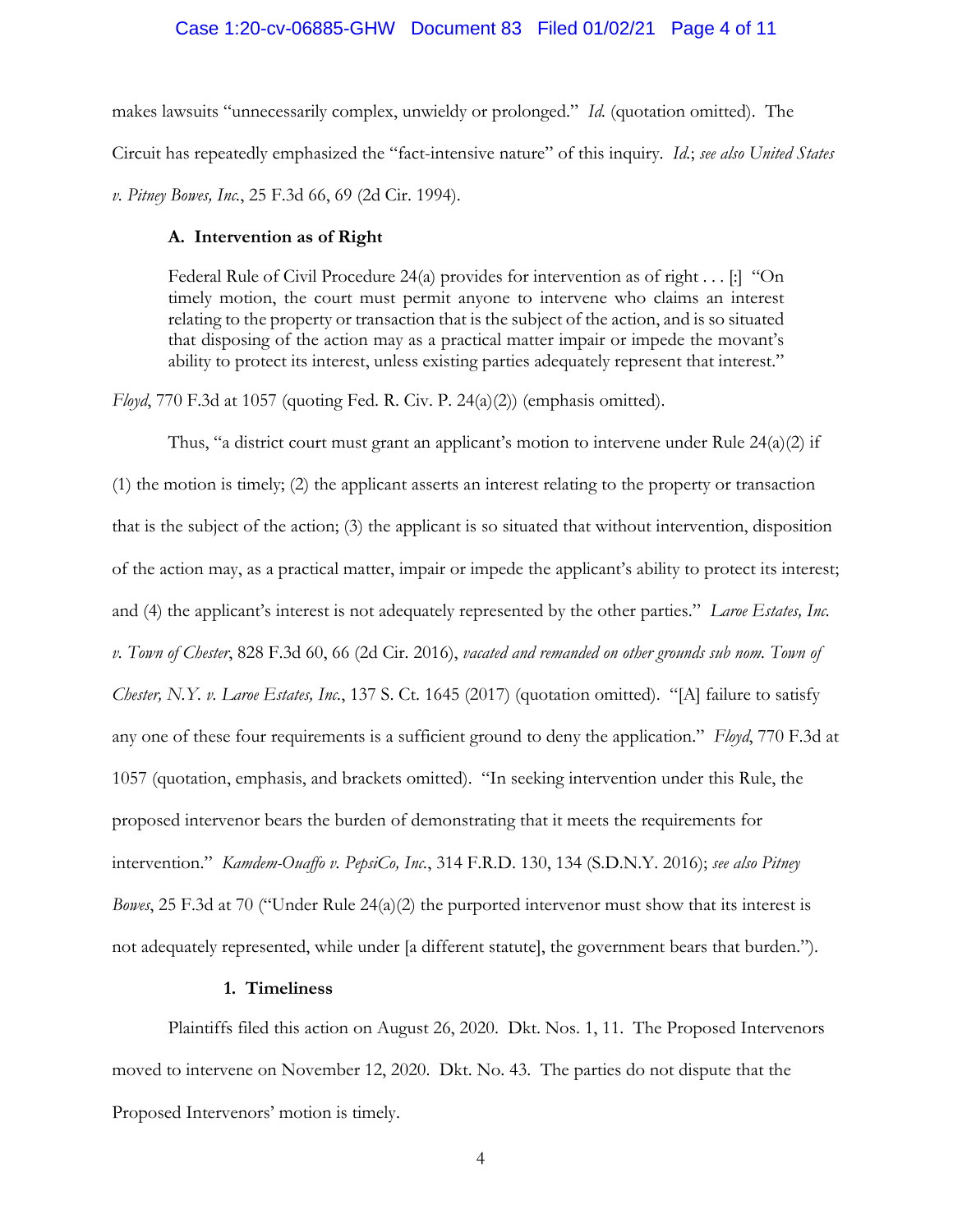### **2. Sufficient Interest**

The Proposed Intervenors have asserted a sufficient interest in the outcome of this case. Rule  $24(a)(2)$  requires the movant to "assert] an interest relating to the property or transaction that is the subject of the action." *Id.* at 67 (quotation omitted). That interest must be "direct, substantial, and legally protectable." *Id.* at 68 (quotation omitted). "[A]n interest that is remote from the subject matter of the proceeding, or that is contingent upon the occurrence of a sequence of events before it becomes colorable, will not satisfy the rule." *Floyd*, 770 F.3d at 1057.

Here, the Proposed Intervenors have sufficient legal and economic interests in the outcome of this case.<sup>1</sup> If Plaintiffs are successful, FPC's members—producers, sellers, purchasers, and possessors of unfinished frames and receivers including Mr. Fort, Mr. Barton, and 80% Arms—will be impacted. Namely, their ownership of ghost guns and existing business practices will be made illegal and may put some entities out of business entirely. Memo at 13-14. Furthermore, 80% Arms has purportedly received at least one determination letter similar to the ones challenged by Plaintiffs. Reply at 1.

### **3. Impairment**

The Proposed Intervenors have shown that their interest may be impaired by invalidation of the ATF's interpretive rule and determination letters. "Rule  $24(a)(2)$  also requires the movant to show that it is so situated that without intervention, disposition of the action may, as a practical matter, impair or impede its ability to protect its interest[.]" *Laroe Estates*, 828 F.3d at 70 (quotation and brackets omitted). As with the second prong, the Proposed Intervenors may suffer adverse economic consequences if Plaintiffs prevailed. The Proposed Intervenors have thus adequately demonstrated that their interest may be impaired by a judgment in favor of Plaintiffs.

<sup>&</sup>lt;sup>1</sup> The Proposed Intervenors also assert that their Second Amendment rights are implicated by Plaintiffs' arguments in this case. Plaintiffs are presumably working to constrain access to ghost guns through this action. But the legal claims presented to the Court in this action involve issues of statutory interpretation and the ATF's compliance with the APA; it is not a constitutional challenge to the ATF's regulations or interpretive letters.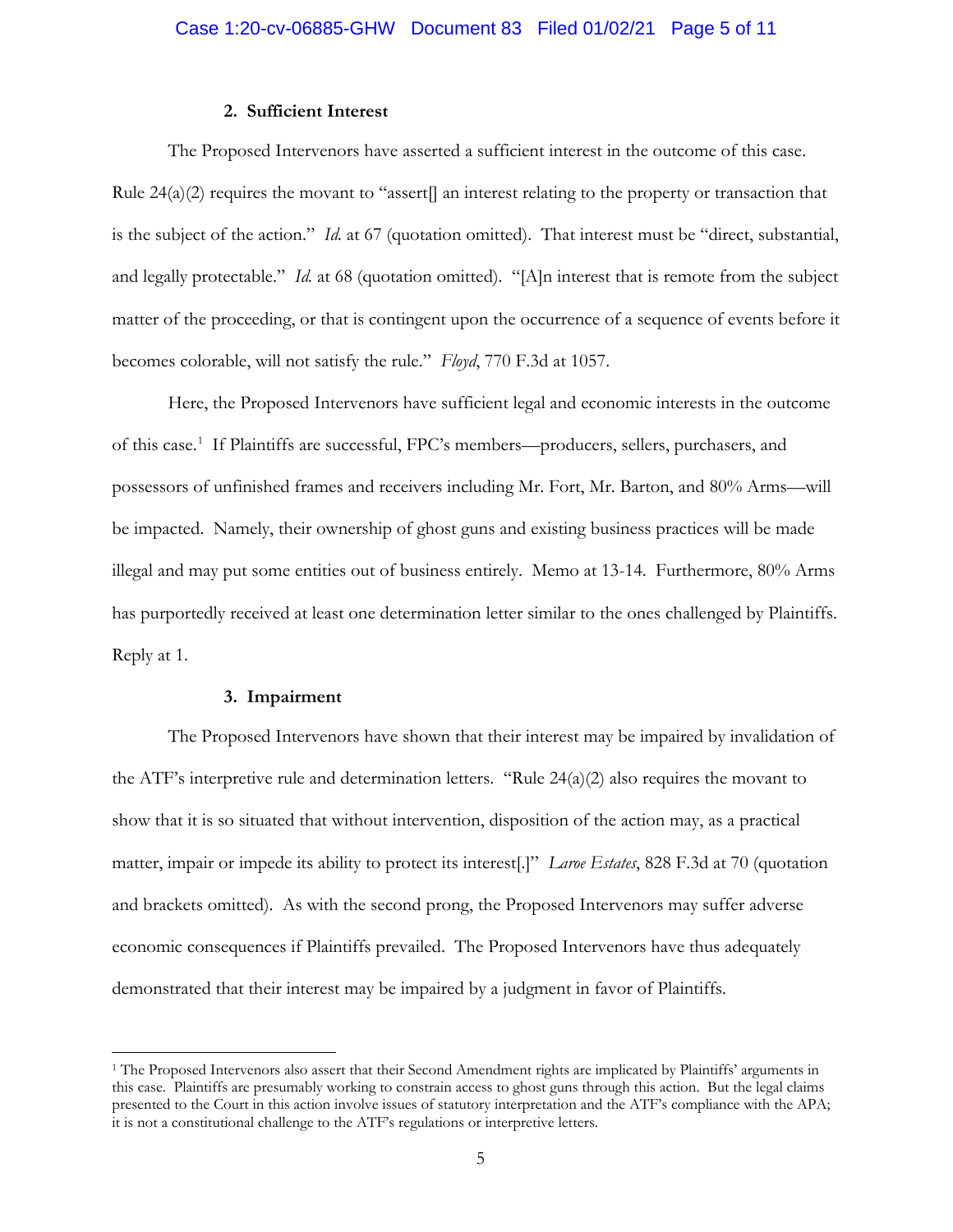#### **4. Adequate Representation**

The fourth prong of the Rule  $24(a)(2)$  test is where the Proposed Intervenors' arguments fail. The Supreme Court has emphasized that a proposed intervenor need only show that "representation of his interest 'may be' inadequate[.]" *Trbovich v. United Mine Workers of Am.*, 404 U.S. 528, 538 n.10 (1972). "The burden to demonstrate inadequacy of representation is generally speaking 'minimal[.]'" *Butler, Fitzgerald & Potter v. Sequa Corp.*, 250 F.3d 171, 179 (2d Cir. 2001) (quoting *Trbovich*, 404 U.S. at 538 n.10); *see also Laroe*, 828 F.3d at 70 (citation omitted). But the Second Circuit has "demanded a more rigorous showing of inadequacy in cases where the putative intervenor and a named party have the same ultimate objective[.]" *Butler*, 250 F.3d at 179. In that circumstance, the proposed intervenor "must rebut the presumption of adequate representation by the party already in the action." *Id.* at 179-80. And "[t]he proponent of intervention must make a particularly strong showing of inadequacy in a case where the government is acting as *parens patriae*." *United States v. City of N.Y.*, 198 F.3d 360, 367 (2d Cir. 1999) (citing *United States v. Hooker Chems. & Plastics Corp.*, 749 F.2d 968, 985 (2d Cir. 1984)); *see also* 7C Charles Alan Wright & Arthur R. Miller, Federal Practice and Procedure § 1909 & nn.24-27 (3d ed. 2007 & supp. 2019) ("The rare cases in which a member of the public is allowed to intervene in an action in which the United States, or some other governmental agency, represents the public interest are cases in which a very strong showing of inadequate representation has been made.").

The Proposed Intervenors have not rebutted the presumption of adequate representation by the ATF and the Department of Justice. Judge Engelmayer's decision in *New York v. United States Dep't of Health & Human Servs.* ("*HHS*") is persuasive here. In that case, a group of state plaintiffs "challenge[d] . . . a final rule issued by the U.S. Department of Health and Human Services[.]"No. 19 CIV. 4676 (PAE)*,* 2019 WL 3531960, at \*1 (S.D.N.Y. Aug. 2, 2019). Two non-government entities moved "to intervene as defendants." *Id.* The *HHS* court denied the motion to intervene as of right because the putative intervenors failed to show that their interests were not adequately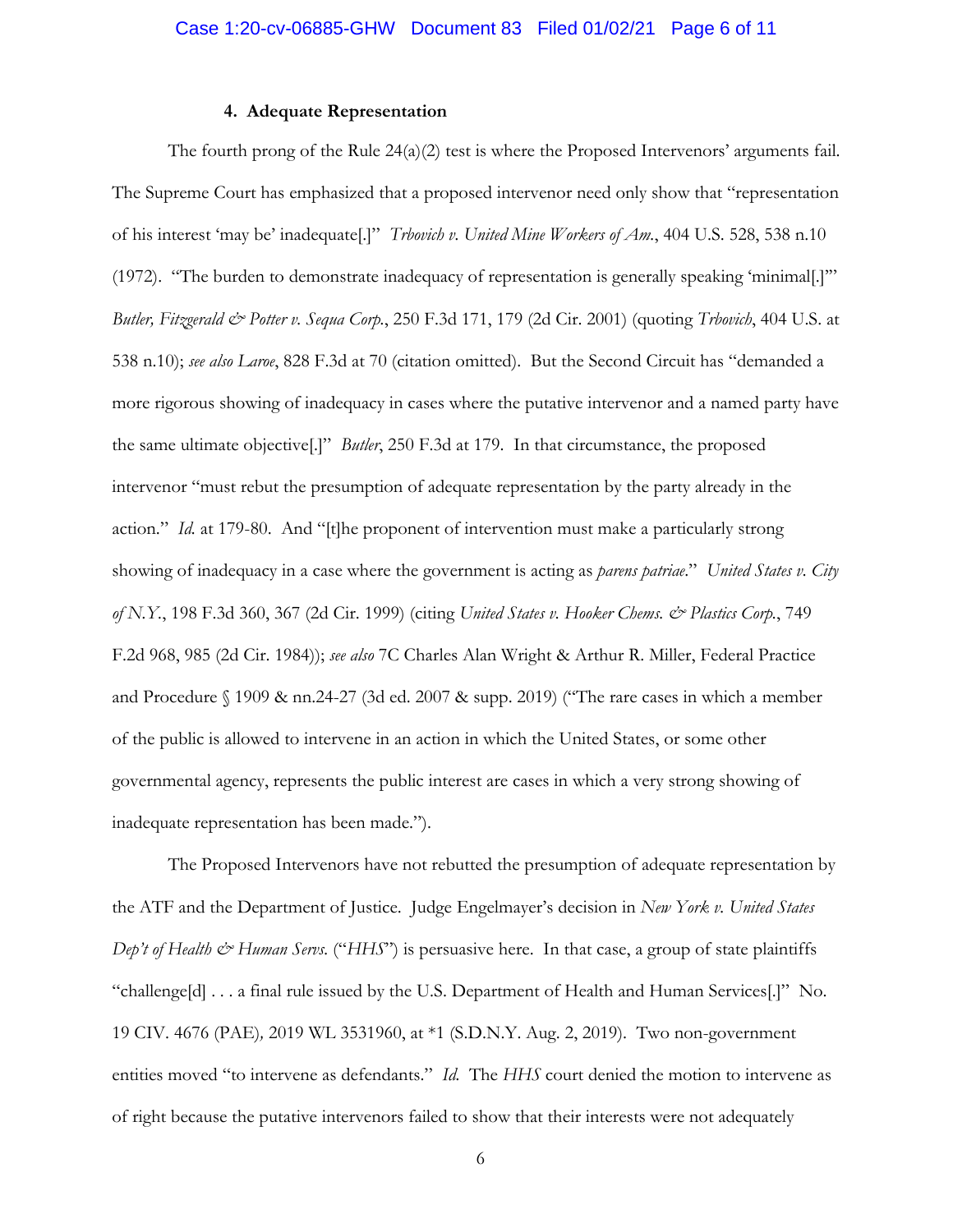## Case 1:20-cv-06885-GHW Document 83 Filed 01/02/21 Page 7 of 11

represented by HHS. *Id.* at \*4-6. Judge Engelmayer recognized that "HHS and the [p]roposed [i]ntervenors share the same goal: upholding the [r]ule." *Id.* at \*5. So the burden fell on the putative intervenors to "rebut the presumption of adequate representation by HHS." *Id.*

 The *HHS* court held that the putative intervenors could not intervene as of right because "the interests of the Proposed Intervenors [were] broadly coterminous with those of HHS." *Id.* at \*6. The Second Circuit has held that "[a] putative intervenor does not have an interest not adequately represented by a party to a lawsuit simply because it has a motive to litigate that is different from the motive of an existing party." *Id.* (quoting *NRDC, Inc. v. N.Y. State Dep't of Envt'l Conservation*, 834 F.2d 60, 62-63 (2d Cir. 1987)). To the contrary, "[s]o long as the party has demonstrated sufficient motivation to litigate vigorously and to present all colorable contentions, a district judge does not exceed the bounds of discretion by concluding that the interests of the intervenor are adequately represented." *Id.* (quoting *NRDC*, 834 F.2d at 62).

The Proposed Intervenors' argument that Defendants will not adequately represent their interests because the "ATF must consider a wide spectrum of views [and] at least some of their interests in the suit will necessarily differ from Applicants' interest" fails; the parties' differing motivations are insufficient to satisfy the fourth prong. Memo. at 17; *see HHS*, 2019 WL 3531960, at \*6. Here, Defendants have signaled their intent to defend their interpretation of the GCA vigorously by stating that they intend to move for summary judgment in their favor. *See* Dkt. No. 30, Defs.' Letter Response to Plaintiffs' Request for a Pre-Motion Conference, at 1; *see also id*. ("[ ] Defendants do not adopt Plaintiffs' factual characterizations and assert that Defendants have not violated the APA in interpreting the  $GCA \dots$ "). As of this filing, there is no indication that Defendants will not continue to do so.

 The Proposed Intervenors contend that the guiding *parens patrie* principles are inapplicable here because Defendants "do not purport or seek to represent [the Proposed Intervenors'] interests" and Defendants do not have the same economic interest in the outcome. Reply at 1. However, the

7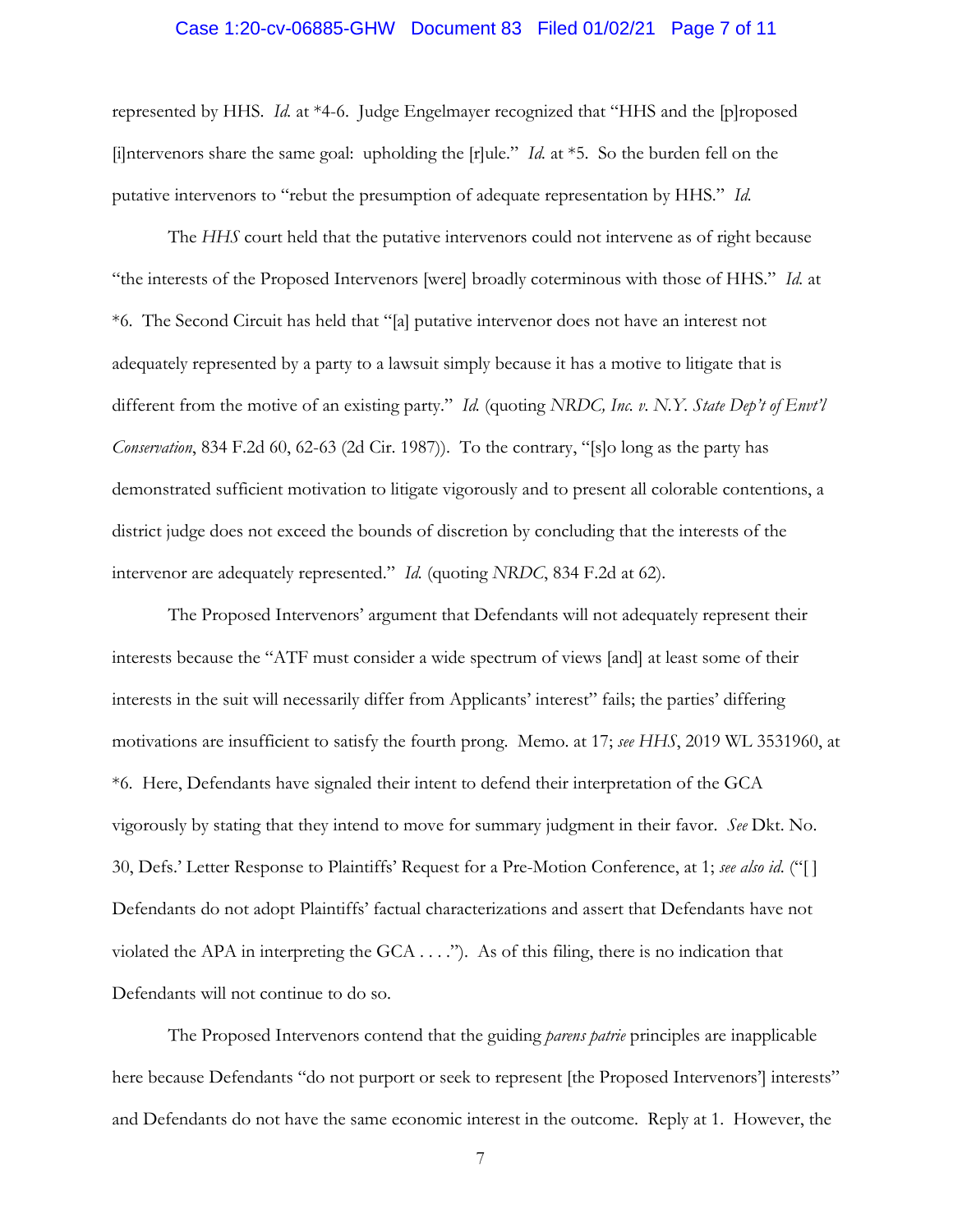## Case 1:20-cv-06885-GHW Document 83 Filed 01/02/21 Page 8 of 11

Court finds that the Proposed Intervenors and Defendants have the same ultimate goal of upholding the current rule and establishing that the ATF did not violate the APA through its interpretation of the GCA. In the absence of a compelling showing to the contrary, it will be presumed that a state adequately represents its citizens when the applicant shares the same interest. *HHS*, 2019 WL 3531960, at \*4. The Proposed Intervenors have not met that heavy burden here. Furthermore, "there has been no showing that the nature of [the Proposed Intervenors'] economic interests is related to colorable legal defenses that the public defendants would be less able to assert." *NRDC*, 834 F.2d at 62. Accordingly, the Court finds that the Proposed Intervenors' interests are adequately represented here.<sup>2</sup>

For those reasons, the Proposed Intervenors have failed to show that Defendants will not adequately represent their interests in this litigation. Because "a failure to satisfy any one of these four requirements is a sufficient ground to deny" intervention as of right, the Proposed Intervenors' motion under Rule 24(a)(2) is denied. *Floyd*, 770 F.3d at 1057 (quotation, emphasis, and brackets omitted).

### **B. Permissive Intervention**

The Proposed Intervenors have failed to carry their burden to show that they have a right to intervene, and the Court declines to permit them to intervene under Rule 24(b). "Federal Rule of Civil Procedure 24(b) provides for intervention by permission[:] . . . '[o]n timely motion, the court may permit anyone to intervene who has a claim or defense that shares with the main action a common question of law or fact.'" *Id.* (quoting Fed. R. Civ. P. 23(b)(1)(B)). A "district court's discretion under Rule 24(b) is broad." *HHS*, 2019 WL 3531960, at \*6 (quoting *Restor-A-Dent Dental* 

<sup>2</sup> The Proposed Intervenors highlight a similar case in the Northern District of California in which the federal Defendants supported intervention as of right for 80% Arms. Reply at 3. Defendants have not taken that position here, despite being given an opportunity to do so and the fact that oppositions to the motion to intervene in this case were due less than a week before the defendants' statements were filed in the California action. *See* Dkt. No. 51; 65-1. The Court declines to accept those arguments as also being offered in this case, absent a request from Defendants to do so or even a proper request from the Proposed Intervenors that the Court take judicial notice of the filings in the California case. The Court has decided this motion based on the submissions of the parties to it.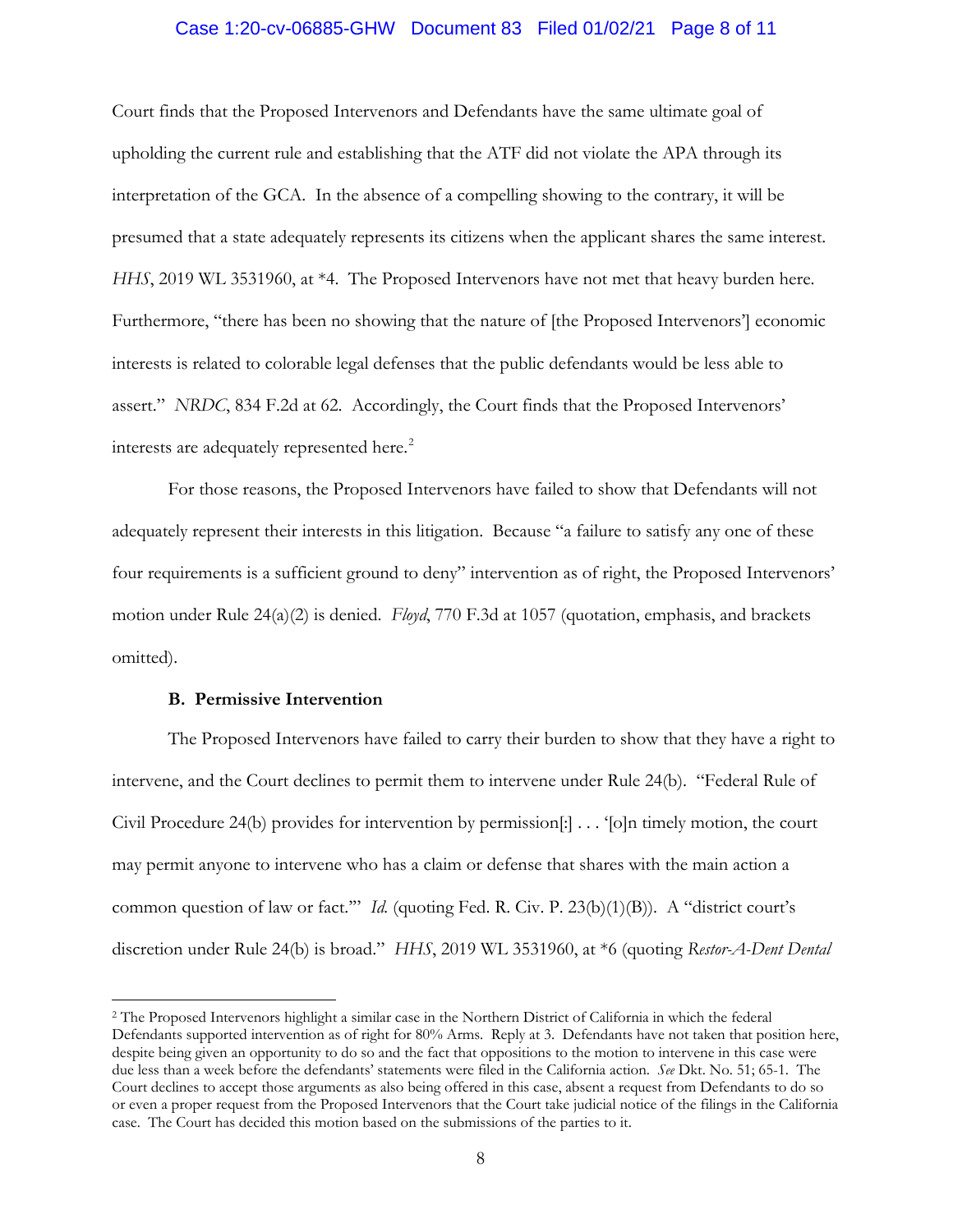## Case 1:20-cv-06885-GHW Document 83 Filed 01/02/21 Page 9 of 11

*Labs., Inc. v. Certified Alloy Prods., Inc.*, 725 F.2d 871, 876 (2d Cir. 1984)); *see also Floyd*, 770 F.3d at 1062 n.38 ("A denial of permissive intervention has virtually never been reversed." (quotation omitted)).

In arriving at its decision, the Court has considered the Second Circuit's direction that an intervention decision should assess two competing policies: "efficiently administrating legal disputes by resolving all related issues in one lawsuit, on the one hand, and keeping a single lawsuit from becoming unnecessarily complex, unwieldy or prolonged, on the other hand[.]" *Floyd*, 770 F.3d at 1057. And, the Court notes that "the alternative to intervention" is that the Proposed Intervenors "participate[]" as "*amicus curiae*[.]" *HHS,* 2019 WL 3531960, at \*6.

The complaint asks the Court to determine whether the ATF's interpretation of the GCA is arbitrary, capricious, and contrary to law, in violation of the APA. The Proposed Intervenors' submissions suggest that they seek to steer this litigation toward a Second Amendment challenge to the ATF's interpretation of the GCA—an issue that is outside the scope of the issues raised by Plaintiffs. Such a legal challenge goes well beyond the limited issue of whether Defendants' actions were permissible "under the APA[,] and that is unaffected by this litigation." *New York v. United States Dep't of Educ.*, No. 20-CV-4260 (JGK), 2020 WL 3962110, at \*4 (S.D.N.Y. July 10, 2020) (citing *United States v. City of N.Y.*, 179 F.R.D. 373, 381 (E.D.N.Y. 1998) (denying permissive intervention where the claimed interests, "although broadly related to the subject matter of this action, [were] extraneous to the issues before the court")), *aff'd*, 198 F.3d 360 (2d Cir. 1999). The potential expansion of this litigation to the resolution of legal claims beyond its present scope weighs against granting the Proposed Intervenors' request to intervene.

Furthermore, granting intervention to the Proposed Intervenors here would substantially complicate the management of this litigation. It appears that there is a substantial amount of interest in this litigation. As of this date, the Court has already granted four applications by thirtythree other interested parties requesting the opportunity to participate in this action as *amici*. *See*

9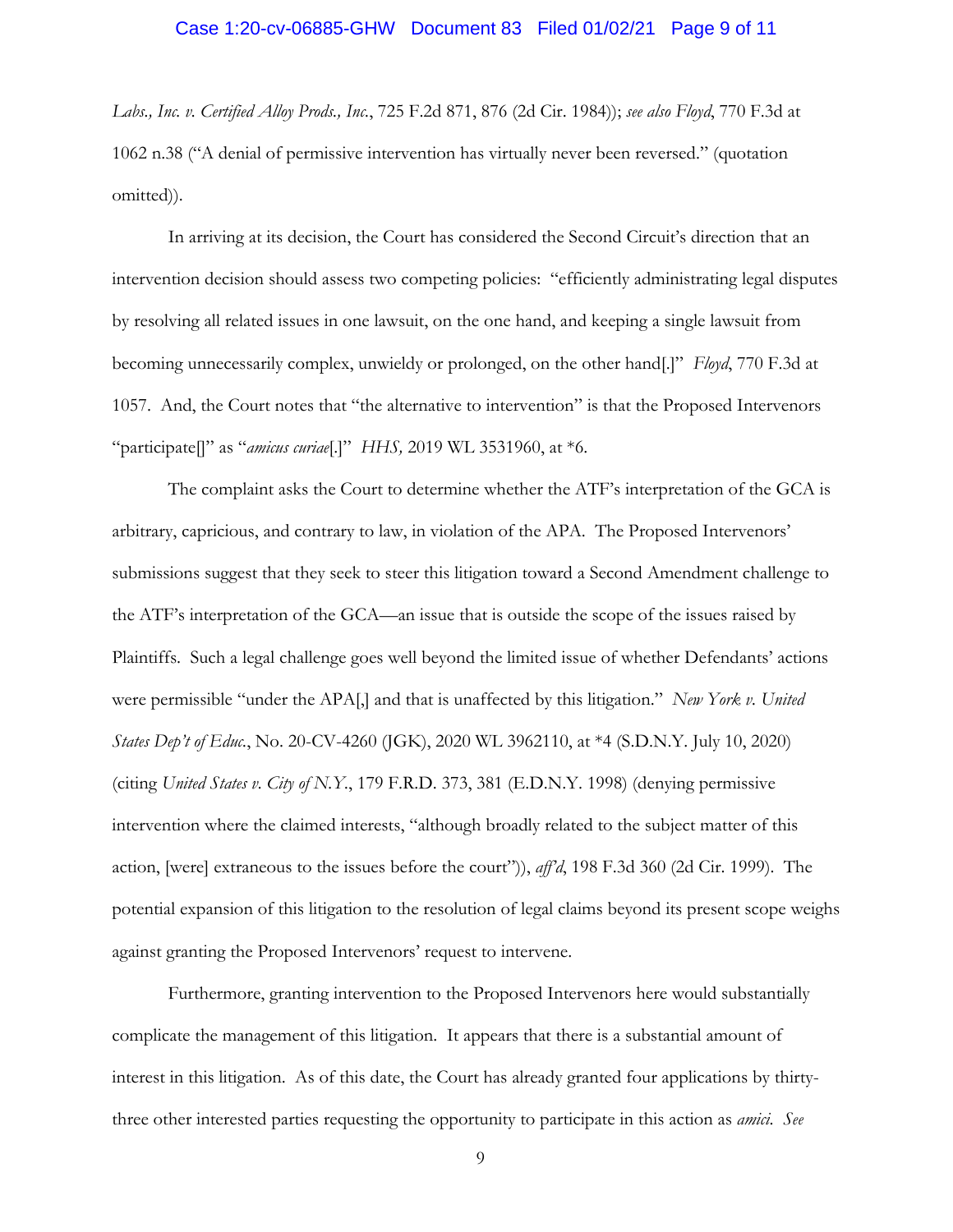## Case 1:20-cv-06885-GHW Document 83 Filed 01/02/21 Page 10 of 11

Dkt. Nos. 71-74, 76-77. As that number demonstrates, there are many parties with a claimed interest in the outcome of this litigation. The Proposed Intervenors have not demonstrated an interest that elevates their interests above those of other interested parties in the action. Nor have the Proposed Intervenors explained why serving as *amici* would be insufficient to convey their interests in this action. Permitting all parties with an interest in the outcome of the litigation who meet that description to be added as parties will undoubtedly increase the burden associated with the administration of this lawsuit without offsetting the gain, since the Court will still hear the interested parties' views through potential submissions as *amicus curiae*. *Cf. New York v. Scalia*, No. 1:20-CV-1689-GHW, 2020 WL 3498755, at \*5 (S.D.N.Y. June 29, 2020).

Here, the Proposed Intervenors are four additional interested parties who have not established that their interest in the outcome of this litigation should be treated in a different key than that of the *amici* already permitted to present their views to the Court in this case. The Court will carefully consider the Proposed Intervenors' views in an amicus brief if they should decide to pursue that avenue, and therefore, permitting the Proposed Intervenors to intervene as defendants here is not warranted.

For those reasons, the motion to intervene is denied.

#### **III. CONCLUSION**

The Court has considered all of the arguments submitted by the parties. The motion to intervene is DENIED. To the extent the Proposed Intervenors seek to file an amicus brief, they may do so by January 15, 2021.